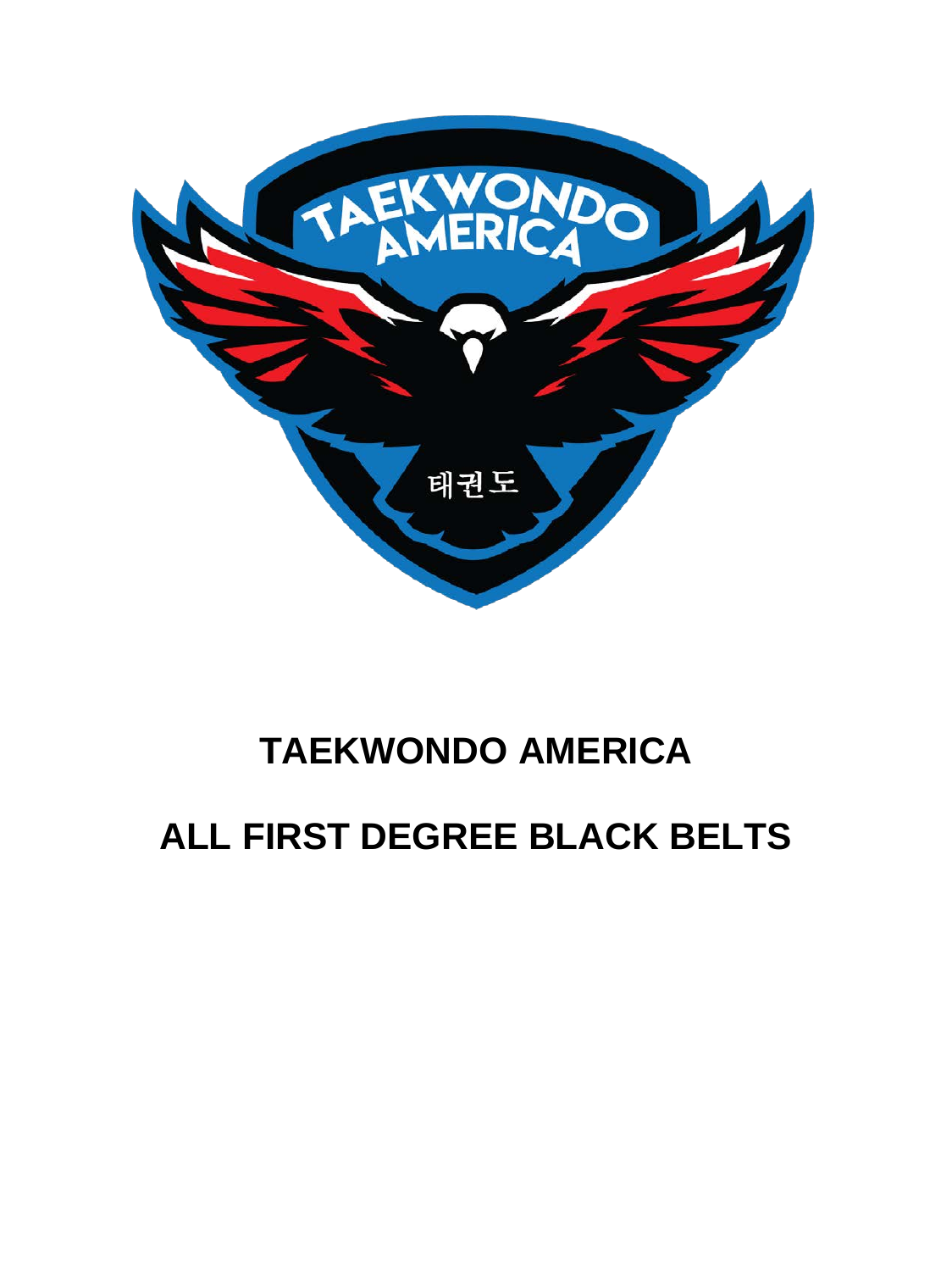#### **1stDEGREE PROBATIONARY AND RECOMMENDED**

#### **GWANG-GAE**

42 Movements

*Gwang-Gae is named after the famous Gwan-GaeTo-Wang, the 19th king of the KoguryoDynasty,who regained all the lost territories including the greater part of Manchuria. The diagram (+ over -)represents the expansion and recovery of lost territory.*

Ready Stance D

| 1. Twin Downward Knife-hand Strikes (Ki-Hap)           | <b>Right One Leg Stance</b> |  |
|--------------------------------------------------------|-----------------------------|--|
| 2. Ready Stance B                                      |                             |  |
| 3. Right Reverse Upset Punch Middle (Medium)           | <b>Left Front Stance</b>    |  |
| 4. Left Reverse Upset Punch Middle (Medium)            | <b>Right Front Stance</b>   |  |
| 5. Right Hooking Block                                 | <b>Right Front Stance</b>   |  |
| 6. Left Double Knife-hand Block Low                    | <b>Left Back Stance</b>     |  |
| 7. Left Hooking Block                                  | <b>Left Front Stance</b>    |  |
| 8. Right Double Knife-hand Block Low                   | <b>Right Back Stance</b>    |  |
| 9. Left Double Knife-hand Block                        | <b>Left Cat Stance</b>      |  |
| 10. Right Double Knife-hand Block                      | <b>Right Cat Stance</b>     |  |
| 11. Right Reverse Palm Heel Upset Strike High (Medium) | <b>Left Front Stance</b>    |  |
| 12. Left Reverse Palm Heel Upset Strike High (Medium)  | <b>Right Front Stance</b>   |  |
| 13. Right Knife-hand Strike Low to Left Palm           | <b>Closed Stance</b>        |  |
| 14. Left Side Kick Low                                 |                             |  |
| 15. Left Side Kick High                                |                             |  |
| 16. Right Reverse Outside Knife-hand Strike High       | <b>Left Back Stance</b>     |  |
| 17. Left Downward Hammer Fist                          | <b>Closed Stance</b>        |  |
| 18. Right Side Kick Low                                |                             |  |
| 19. Right Side Kick High                               |                             |  |
| 20. Left Reverse Outside Knife-hand Strike High        | <b>Right Back Stance</b>    |  |
| 21. Right Downward Hammer-fist                         | <b>Closed Stance</b>        |  |
| 22. Right Reverse Palm Heel Press Block Low (Medium)   | <b>Left Front Stance</b>    |  |
| 23. Left Reverse Palm Heel Press Block Low (Medium)    | <b>Right Front Stance</b>   |  |
| 24. Right Outside Crescent Kick                        |                             |  |

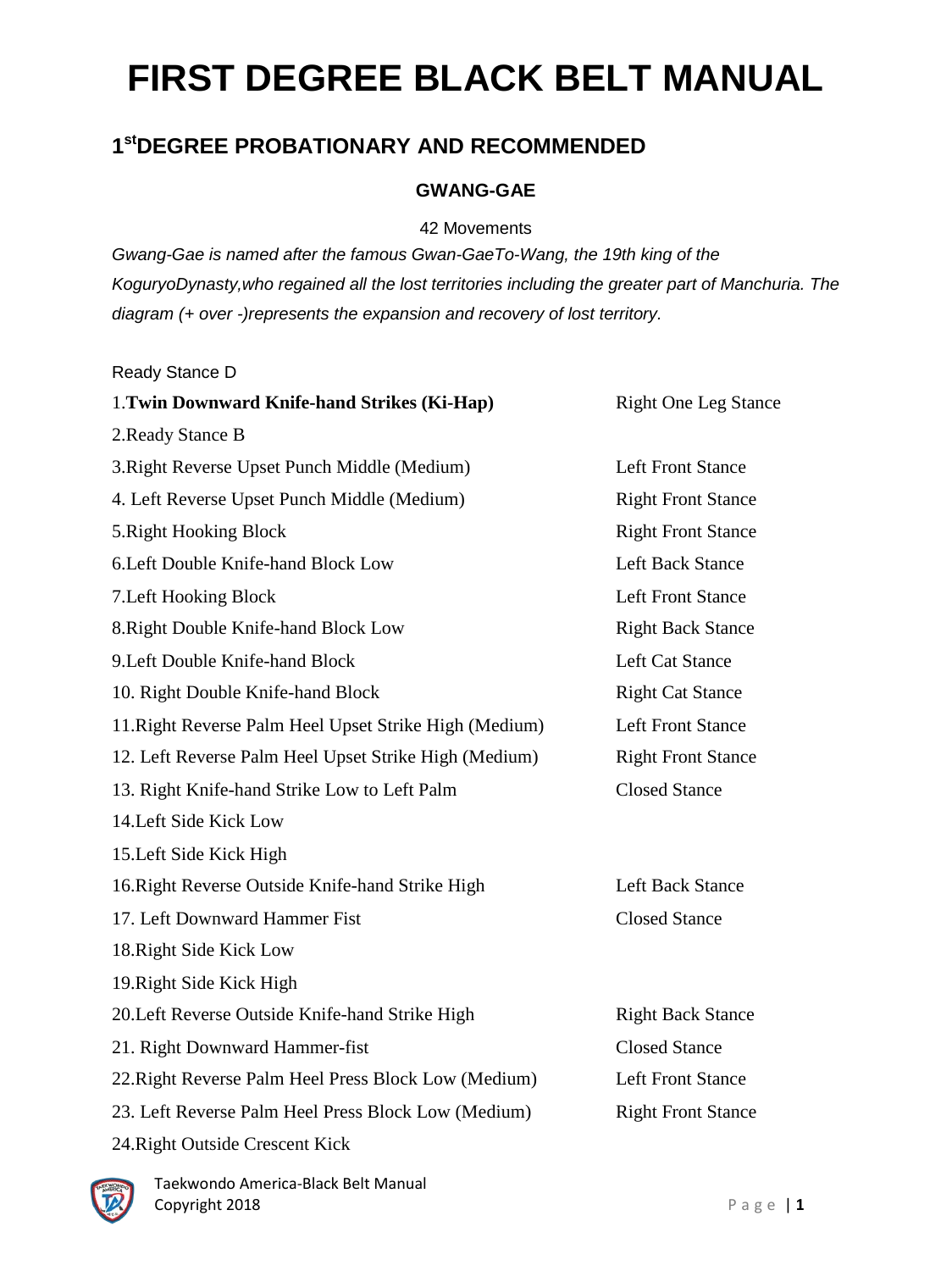| 25. Right Backfist (Ki-Hap)                          | <b>Sitting Stance</b>             |
|------------------------------------------------------|-----------------------------------|
| 26. Right Double Inner Forearm Block                 | <b>Right Front Stance</b>         |
| 27. Right Inner forearm Block/Left Reverse Low Block | <b>Right Front Stance</b>         |
| 28. Right Horizontal Spear Hand High (Medium)        | <b>Right ExtendedFront Stance</b> |
| 29. Left Outside Crescent Kick                       |                                   |
| 30. Left Back-fist (Ki-Hap)                          | <b>Sitting Stance</b>             |
| 31. Left Double Inner Forearm Block                  | <b>Left Front Stance</b>          |
| 32. Left Inner forearm Block/Right Reverse Low Block | <b>Left Front Stance</b>          |
| 33. Left Horizontal Spear Hand High (Medium)         | <b>Left ExtendedFront Stance</b>  |
| 34. Twin Punch High                                  | <b>Right Front Stance</b>         |
| 35. Twin Upset Punch Middle                          | <b>Left Front Stance</b>          |
| 36. Right front Kick                                 |                                   |
| 37. Right Double Knife-hand Block                    | <b>Right Back Stance</b>          |
| 38. Left Punch High                                  | <b>Left Front Stance</b>          |
| 39. Twin Upset Punch Middle                          | <b>Right Front Stance</b>         |
| 40. Left Front Kick                                  |                                   |
| 41. Left Double Knife-hand Block                     | <b>Left Front Stance</b>          |
| 42. Right Punch High                                 | <b>Right Front Stance</b>         |

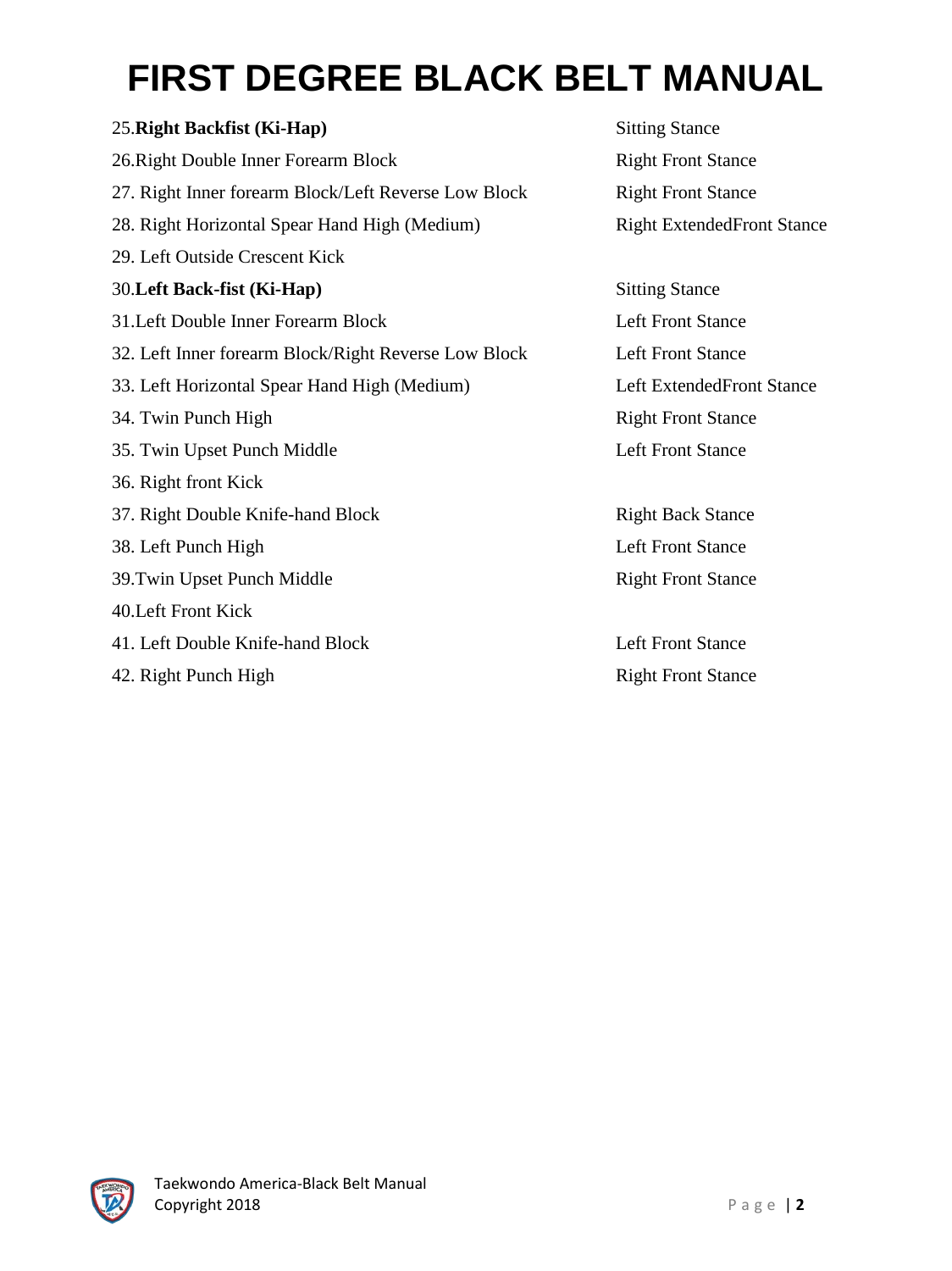#### **1stDEGREE DECIDED**

#### **PO-EUN**

#### 36Movements

*Po-Eun is the pseudonym of the loyal subject Chong Moong-Chu (1400 A.D.). He was a famous poet whose poem "I Would Not Serve a Second Master Though I might Be Crucified A Hundred Times" is known by every Korean. He was also a pioneer in the field of physics. The diagram (-) represents his unerring loyalty to his king and country towards the end of the Koryo Dynasty.* 

Ready Stance D

| 1. Left Double Fist Block                     | <b>Left Back Stance</b>     |
|-----------------------------------------------|-----------------------------|
| 2. Left Double Upward Punch High              | Left One-Leg Stance         |
| 3. Right Side Kick Low                        |                             |
| 4. Right Knife-hand Strike Middle             | <b>Sitting Stance</b>       |
| 5. Left Horizontal Punch                      | <b>Sitting Stance</b>       |
| 6. Right Inner Forearm Block/Left Low Block   | <b>Sitting Stance</b>       |
| 7. Left Inner Forearm Block/Right Low Block   | <b>Sitting Stance</b>       |
| 8. Twin Inner Forearm Block                   | <b>Sitting Stance</b>       |
| 9. Right Backward Elbow Strike                | <b>Sitting Stance</b>       |
| 10. Right Punch Middle                        | <b>Sitting Stance</b>       |
| 11. Left Backward Elbow Strike                | <b>Sitting Stance</b>       |
| 12. Right Double Horizontal Punch             | <b>Sitting Stance</b>       |
| Left X-Stance<br>13. Right Wrist Slap Low     |                             |
| 14. Right C-Block (Ki-Hap)                    | <b>Right Back Stance</b>    |
| 15. Twin Elbow Strike (Medium)                | <b>Closed Stance</b>        |
| 16. Left Low Block/Right Back Fist            | <b>Sitting Stance</b>       |
| 17. Left Hammer-fist Low to Right Palm        | <b>Right X-Stance</b>       |
| 18. Left Circular Double Ridge-hand Block Low | <b>Left Back Stance</b>     |
| 19. Right Double Fist Block                   | <b>Right Back Stance</b>    |
| 20. Right Double Upward Punch High            | <b>Right One-Leg Stance</b> |
| 21. Left Side Kick Low                        |                             |
| 22. Left Knife-hand Strike Middle             | <b>Sitting Stance</b>       |
| 23. Right Horizontal Punch                    | <b>Sitting Stance</b>       |
| 24. Left Inner Forearm Block/Right Low Block  | <b>Sitting Stance</b>       |
| 25. Right Inner Forearm Block/Left Low Block  | <b>Sitting Stance</b>       |

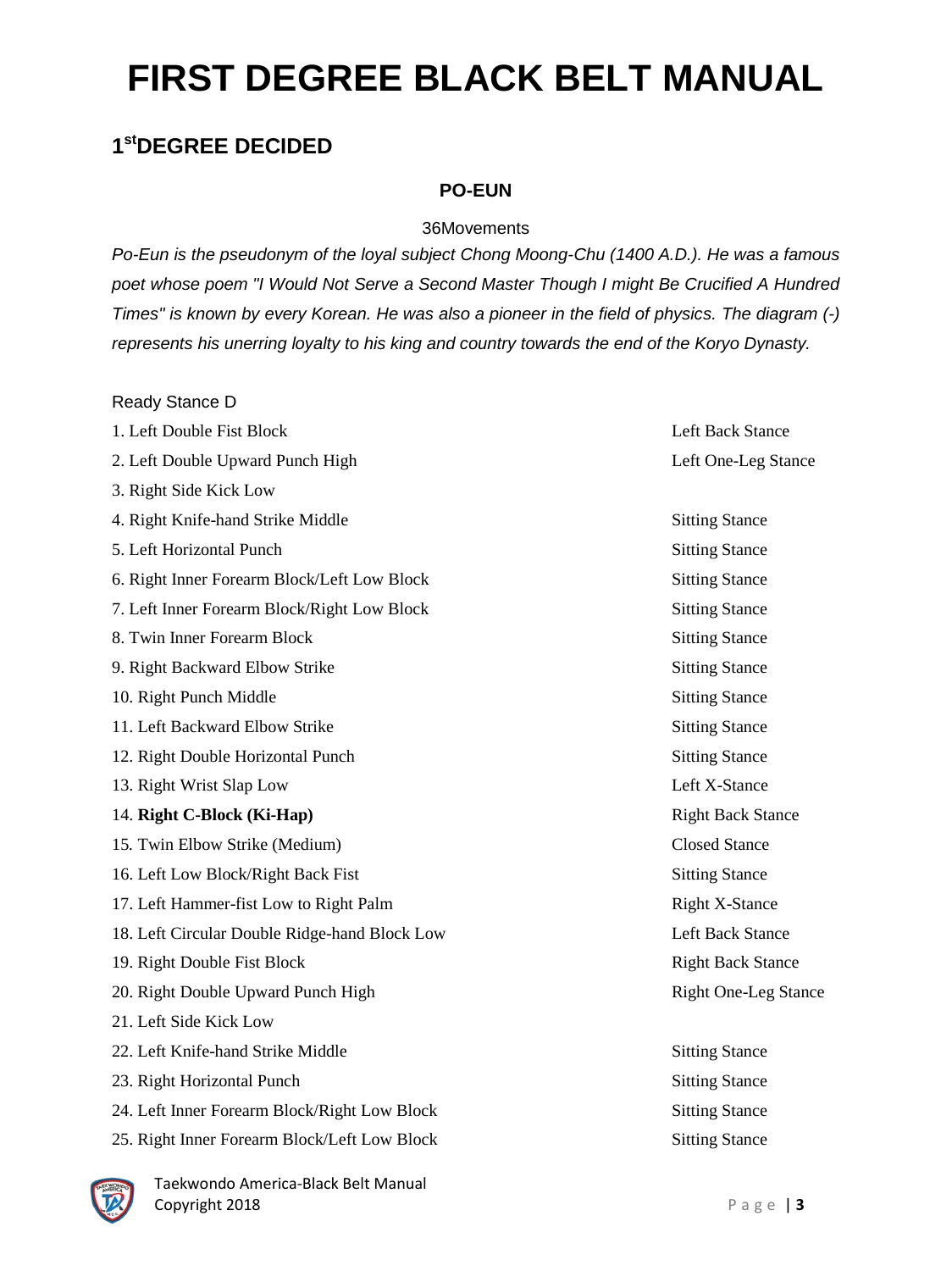26. Twin Inner Forearm Block Sitting Stance 27. Left Backward Elbow Strike Sitting Stance 28. Left Punch Middle Stance 29. Right Backward Elbow Strike Sitting Stance 30. Left Double Horizontal Punch Sitting Stance 31. Left Wrist Slap Low Right X-Stance 32. **Left C-Block (Ki-Hap)** Left Back Stance 33. Twin Elbow Strike (Medium) Closed Stance 34. Right Low Block/Left Back-fist Sitting Stance 35. Right Hammer-fist Low to Left Palm Left X-Stance 36. Right Circular Double Ridge-hand Block Low Right Back Stance

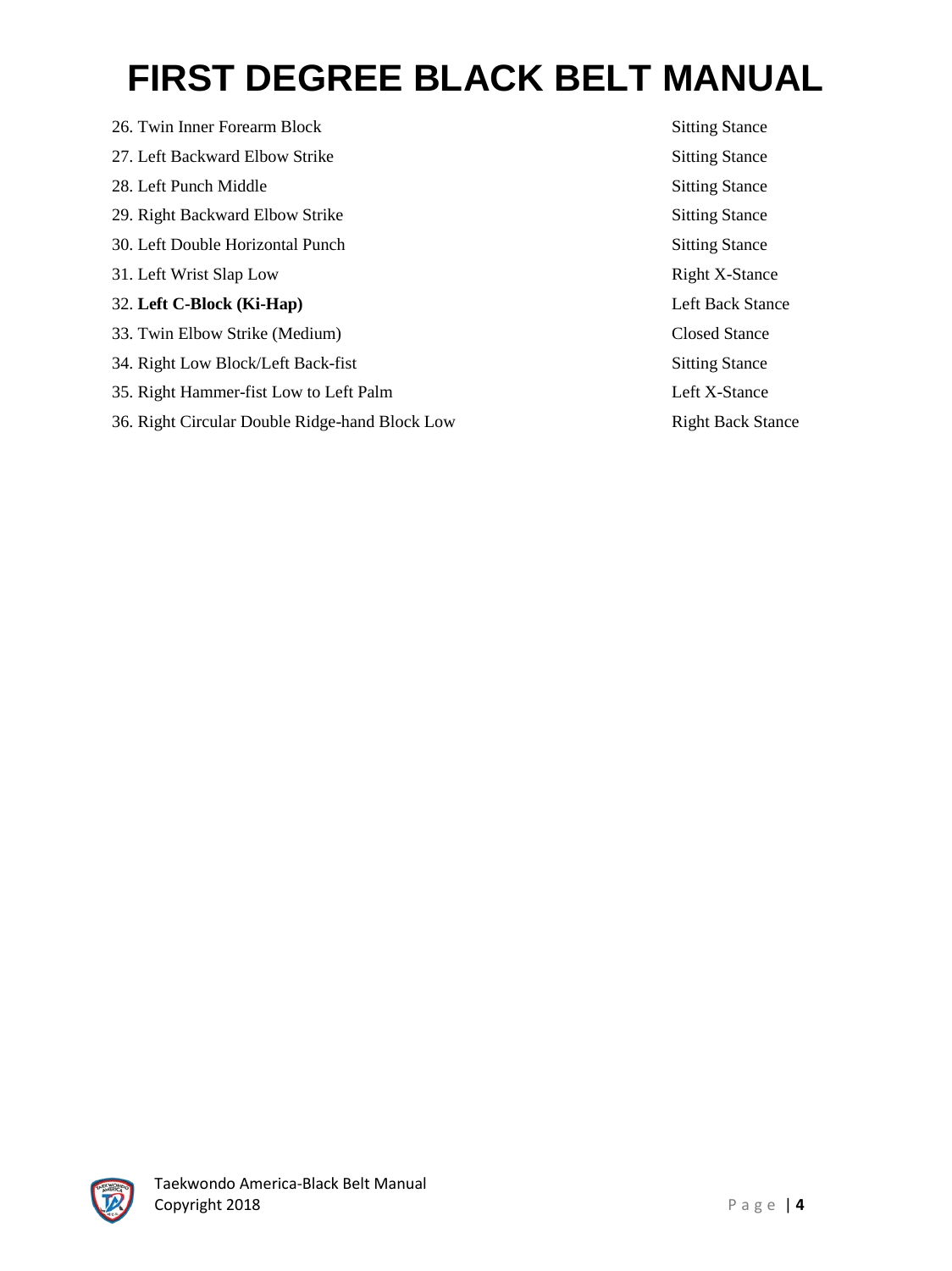#### **1st DEGREE SENIOR**

#### **GE-BAEK**

#### 44 Movements

*Ge-Baek is named after Ge-Baek, a great General in the Beak Je Dynasty (660 AD). The diagram (I) represents his severe district military discipline.*

Ready Stance A 1. **LeftKnife-hand X Block Middle (Ki-Hap)** Left Back Stance 2. Right Twist Kick 3. Right Punch Middle Right Front Stance 4. Left Reverse Punch Middle **Right Front Stance** Right Front Stance 5. Left High Block Left Front Stance 6. Left Low Block Left Front Stance 7. Twin Horizontal Pressing Arc Hand High (Medium) Left Front Stance 8. Left Double Fist Block Right One Leg Stance 9. Left Upset Palm Heel Strike High Sitting Stance 10. Right Punch Middle Sitting Stance 11. Left Supported Downward Back-fist Sitting Stance 12. Left Double Knife-hand Block Left Back Stance 13. Left Front Kick 14. Left Horizontal Spear-hand High Left Front Stance 15. Right Reverse Horizontal Spear-hand High Left Front Stance 16. Right Side Kick 17. Left Double Fist Block Left Back Stance 18. Left Double Fist Block Left Back Stance 19. Left Double Knife-hand Block Left Back Stance 20. Right Nine Block Sitting Stance 21. Left Knife-hand Low Block Left Front Stance 22. Right Round Kick 23. **Right #3 Jump Side Kick (Ki-Hap)** 24. Twin Punch High Right Front Stance

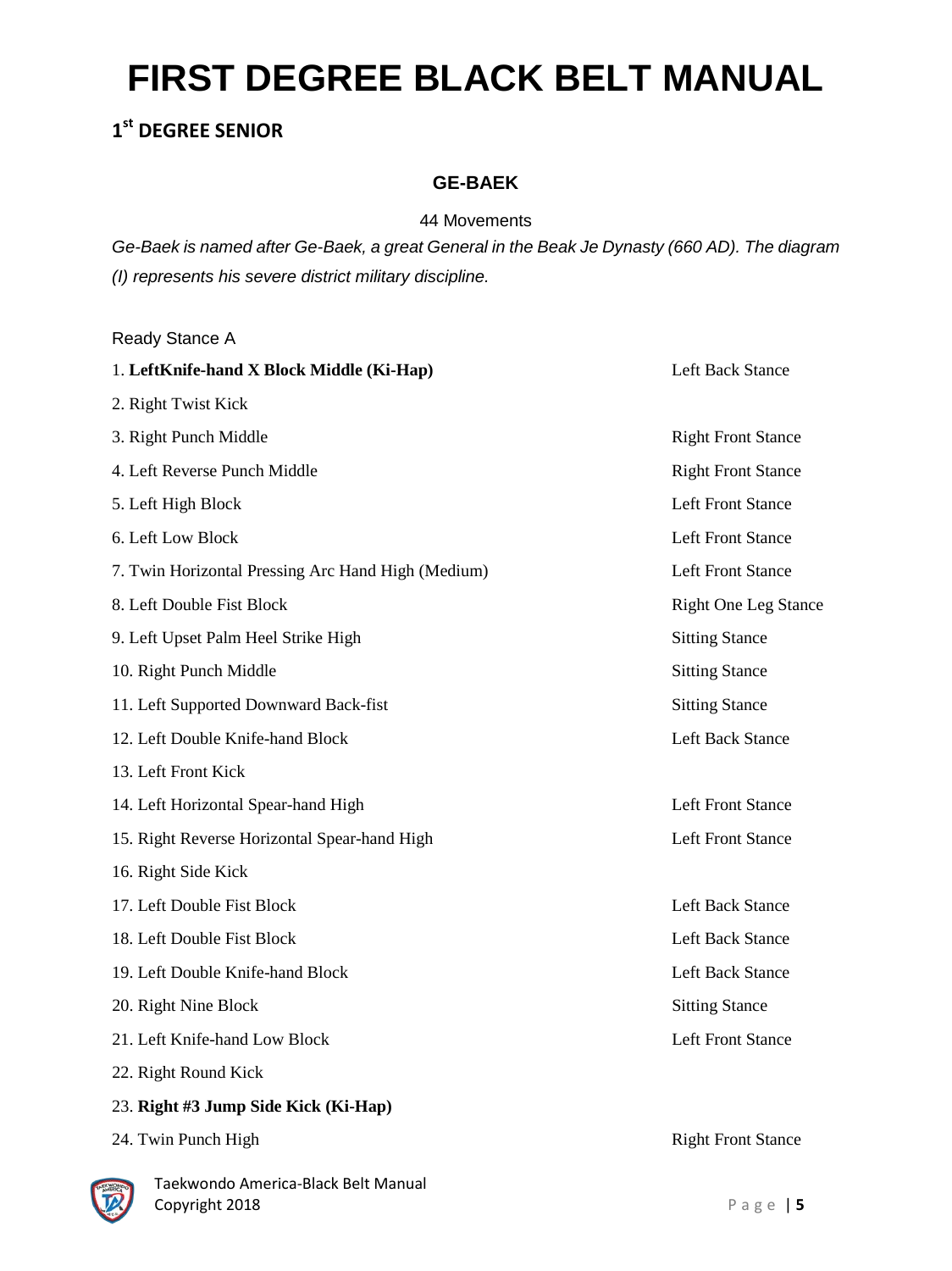| 25. Twin Horizontal Pressing Arc Hand High (Medium)    | <b>Right Front Stanc</b> |
|--------------------------------------------------------|--------------------------|
| 26. Left Reverse Upset Punch Middle                    | <b>Right Front Stanc</b> |
| 27. Right Reverse Horizontal Elbow Strike to Left Palm | <b>Left Front Stance</b> |
| 28. Right Double Inner Forearm Block                   | <b>Right X Stance</b>    |
| 29. Right Palm Heel Upset Strike High                  | <b>Sitting Stance</b>    |
| 30. Left Punch Middle                                  | <b>Sitting Stance</b>    |
| 31. Right Supported Downward Back-fist                 | <b>Sitting Stance</b>    |
| 32. Right Reverse Ridge-hand Strike High               | <b>Left Front Stance</b> |
| 33. Right Round Kick                                   |                          |
| 34. Twin Punch High                                    | <b>Left Front Stance</b> |
| 35. RightReverse Upset Punch High (Ki-Hap)             | Left Back Stance         |
| 36. Left Nine Block                                    | <b>Sitting Stance</b>    |
| 37. Left Circular Double Ridge-hand Block Low          | <b>Sitting Stance</b>    |
| 38. Right Circular Double Knife-hand Block Low         | <b>Sitting Stance</b>    |
| 39. Left Leg Stretch/Twin Inner Forearm Block          | <b>Sitting Stance</b>    |
| 40. Left Leg Stretch/Twin Inner Forearm Block          | <b>Sitting Stance</b>    |
| 41. Right High Block                                   | <b>Right Front Stanc</b> |
| 42. Left Reverse Punch Middle                          | <b>Right Front Stanc</b> |
| 43. Left High Block                                    | <b>Left Front Stance</b> |
| 44. Right Reverse Punch Middle                         | <b>Left Front Stance</b> |

Right Front Stance Right Front Stance Left Front Stance Right X Stance Sitting Stance Sitting Stance Sitting Stance Left Front Stance Left Front Stance Left Back Stance Sitting Stance Sitting Stance Sitting Stance Sitting Stance Sitting Stance **Right Front Stance Right Front Stance** 

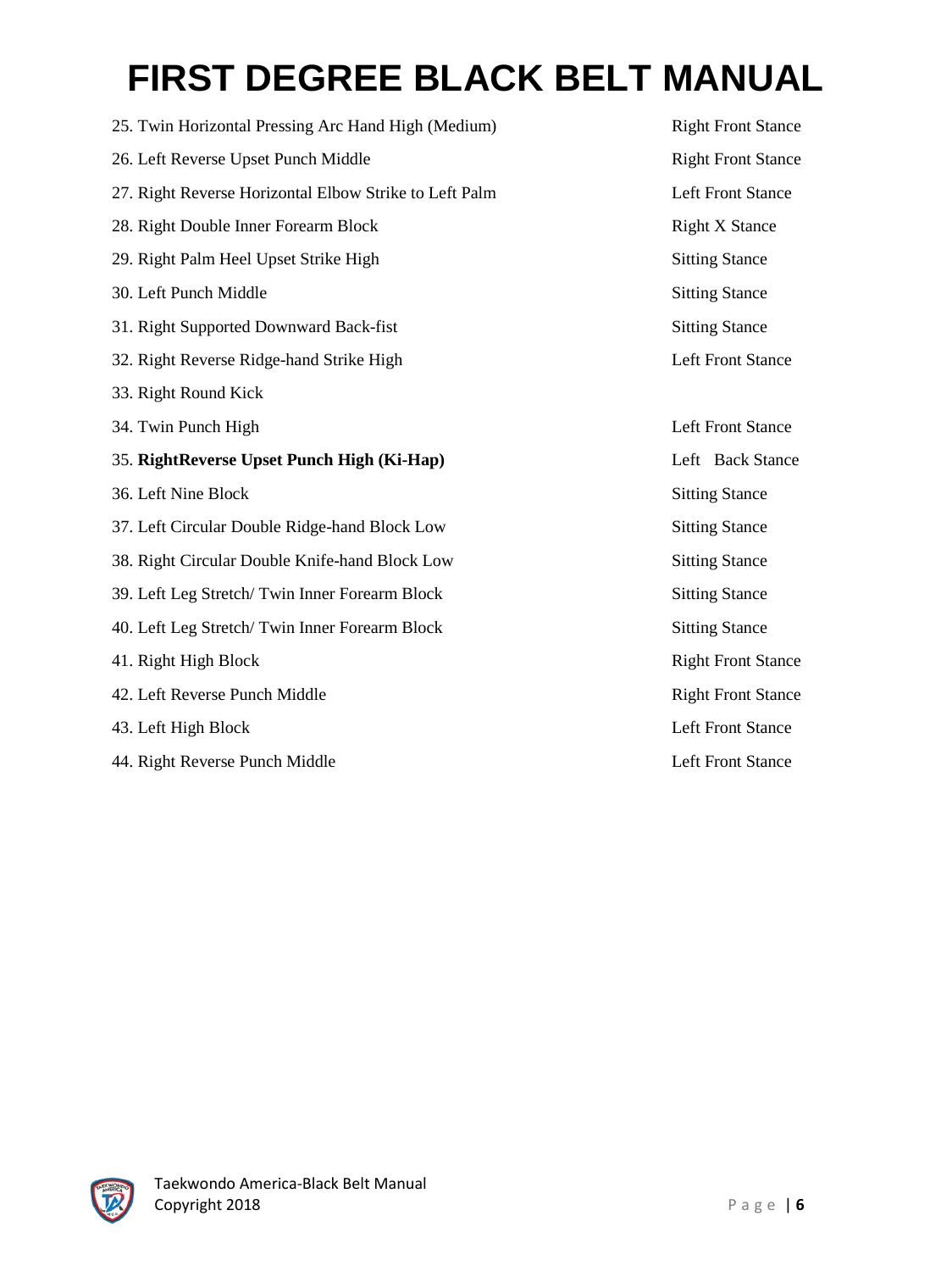#### **BOARD BREAKING REQUIREMENTS**

1st Degree Black Belts and above have to break boards with 2 kick techniques and use different legs.

| <b>RANK</b>                     | <b>PATTERN</b> | <b>BREAKING TTECHNIQUES</b>                               |                    |  |
|---------------------------------|----------------|-----------------------------------------------------------|--------------------|--|
|                                 |                | <b>KICK</b>                                               | <b>HAND STRIKE</b> |  |
| 1st Degree<br>Probationary      | Gwang-Gae      | 1: Front, Side or Round                                   | None               |  |
|                                 |                | 2: Front, Side or Round                                   |                    |  |
| 1st Degree<br>Recommended       |                | 1: Front, Side or Round                                   |                    |  |
|                                 | Gwang-Gae      | 2: Front, Side or Round<br>(Different kick with each leg) | <b>None</b>        |  |
| 1st Degree<br>Po-Eun<br>Decided |                | 1: Basic Kick                                             |                    |  |
|                                 |                | 2: Spin Kick                                              | 1 Approved         |  |
| 1st Degree<br>Senior            | Ge-Baek        | 1: Basic Kick                                             |                    |  |
|                                 |                | 2: Jump Kick                                              | 1 Approved         |  |